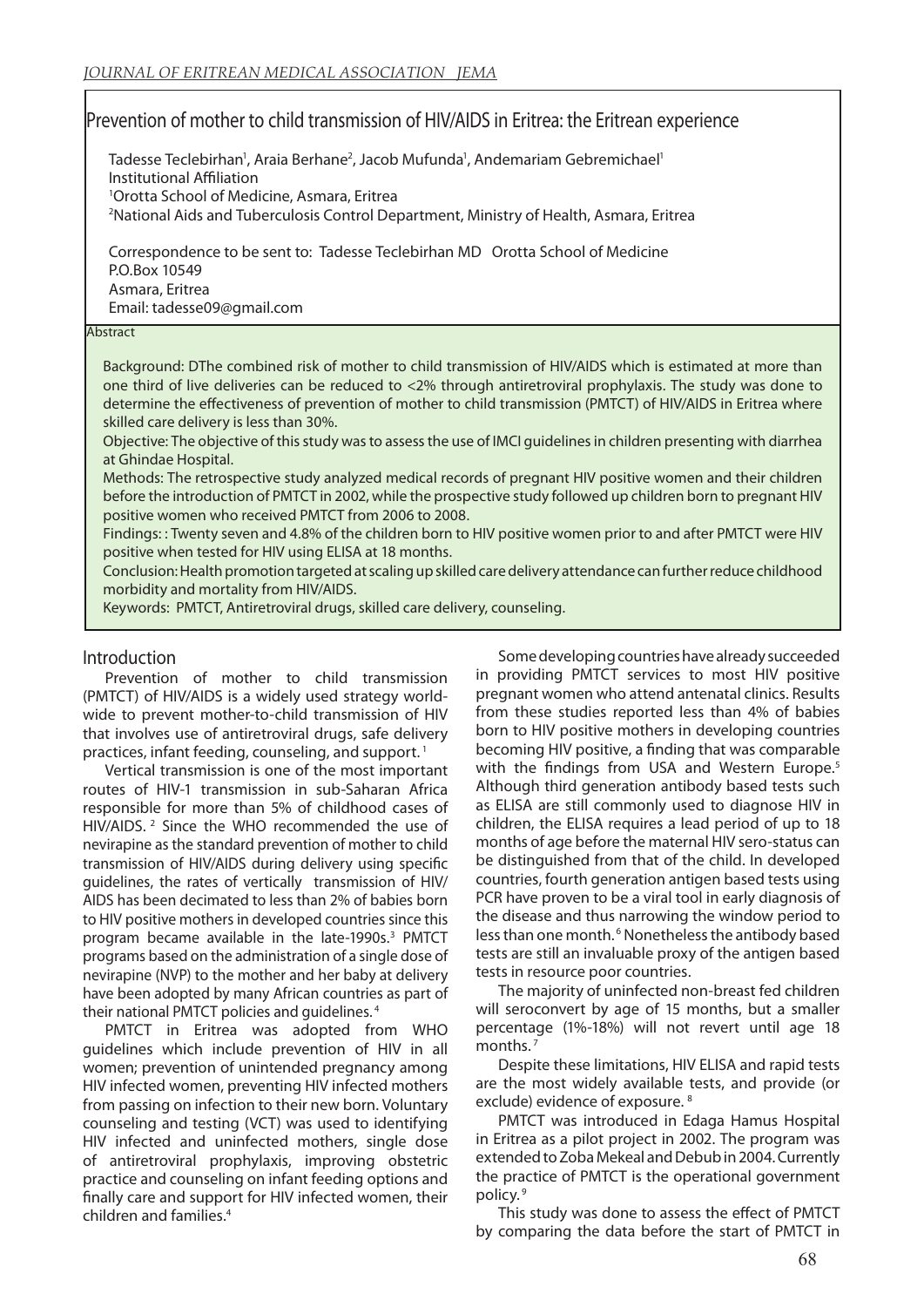#### *JOURNAL OF ERITREAN MEDICAL ASSOCIATION JEMA*

selected health facilities in Eritrea.

#### Methods

The study had two components; a retrospective and a prospective component. The retrospective study was conducted using medical records of children born to mothers who were HIV positive prior to the introduction of PMTCT from Keren Hospital, one of the six regional referral hospitals in Eritrea. Medical records of all pregnant women who were HIV positive were compiled and analyzed.

The prospective study was conducted in Keren Hospital and in two other health facilities in Asmara, the Capital City of Eritrea; Orotta National Referral Pediatric Hospital and Feleg Hewet Health center, Asmara, Eritrea.

All pregnant women who were HIV positive at the three health facilities were enrolled in the PMTCT as per WHO guidelines adopted for use in Eritrea. All study subjects signed informed consent prior to the study. According to the guidelines VCT was done to all the pregnant women following the antenatal care. Information that was documented and analyzed was related to HIV transmission and PMTCT in particular, the mode of transmission and methods of PMTCT of HIV using safe deliveries, use of antiretroviral drugs and the baby feeding options. All the HIV positive pregnant women gave birth in the hospital. At onset of labour single dose of Nevirapine 200mg was given to every woman and 2mg/kg to their babies within one to two days following delivery. All the infants were given cotrimoxazole 5mg/kg/day from the age of six weeks until they were established to be HIV negative. Children were followed for 18 months and all of them were clinically healthy and blood samples were taken for ELISA.

This study was conducted from April 2006 to May 2008 after approved by the Ministry of Health of Eritrea. The main outcome measure of the study was the HIV serology status using the ELISA antibody based test done at the age of 18 months.

### Results

# Retrospective study before PMTCT in Keren Regional Referral Hospital

Out of the 33 babies born to mothers who were HIV positive followed up in Keren Hospital, nine were HIV positive at 18 months of age representing 27% of the children at risk of vertical transmission.

# Combined data for the three prospective data sources

Of the 105, which was the total number of babies born to HIV positive mothers who participated in the PMTCT in the three health centres and underwent HIV ELIZA test at 18 months of age, only 5 babies were HIV positive, representing 4.7% of all children at risk of vertical transmission (Figure1).

Figure 1: HIV status among children before and after PMTCT in Eritrea



## Prospective studies after PMTCT at Orotta National Referral Pediatric Hospital

Sixty children born to mothers who were HIV positive participated in the PMTCT program. Four children were HIV positive when tested at 18 months of age representing 6.7% of all the babies at risk of vertical transmission. For these four children who sero-converted, both the mothers and the babies received ARV and prophylactic cotrimoxazole as per guidelines.

One mother/baby pair did not receive the ARV prophylaxis while another 4 babies did not receive prophylactic cotrimoxazole. In spite of the critical omissions the 5 children were HIV negative.

#### Prospective study at Feleg Hewet Health Center, Asmara

Out of the thirty six babies born to HIV positive mothers who participated in PMTCT program, only one child sero-converted at 18 months of age, representing 2.8% of the children at risk of vertical transmission. This one child was delivered by cesarean section for delayed labor and premature rupture of membranes and artificially fed (Table 1).

| Table 1: Features of children born to HIV positive mothers<br>at Feleg Hewet Health Center |             |                   |                              |                                        |                               |                     |
|--------------------------------------------------------------------------------------------|-------------|-------------------|------------------------------|----------------------------------------|-------------------------------|---------------------|
| G<br>e                                                                                     | N<br>u      | Mode of delivery  |                              | Feeding<br>pattern                     |                               | Rec<br>eived        |
| n<br>d<br>e                                                                                | m<br>b<br>e | Normal<br>vaginal | Caes<br>arian<br>sec<br>tion | Exc<br>lusive<br>breast<br>feed<br>ing | Arti<br>ficial<br>feed<br>ing | pro<br>phy<br>laxis |
| Female                                                                                     | 22          | 18                | 4                            | 21                                     |                               | 20                  |
| Male                                                                                       | 14          | 13                |                              | 8                                      | 6                             | 12                  |
| Total                                                                                      | 36          | 31                | 5                            | 29                                     | 7                             | 32                  |

#### Prospective study at Keren Hospital

All nine babies born to HIV mothers at Keren Hospital after the introduction of PMTCT were HIV negative after 18 months of age. All the babies were delivered vaginally, either exclusively breast fed for up to 4 months (2/9) or artificially fed (7/9).

#### Discussion

The impact of PMTCT in Eritrea was assessed using a retrospective study that examined all records of babies